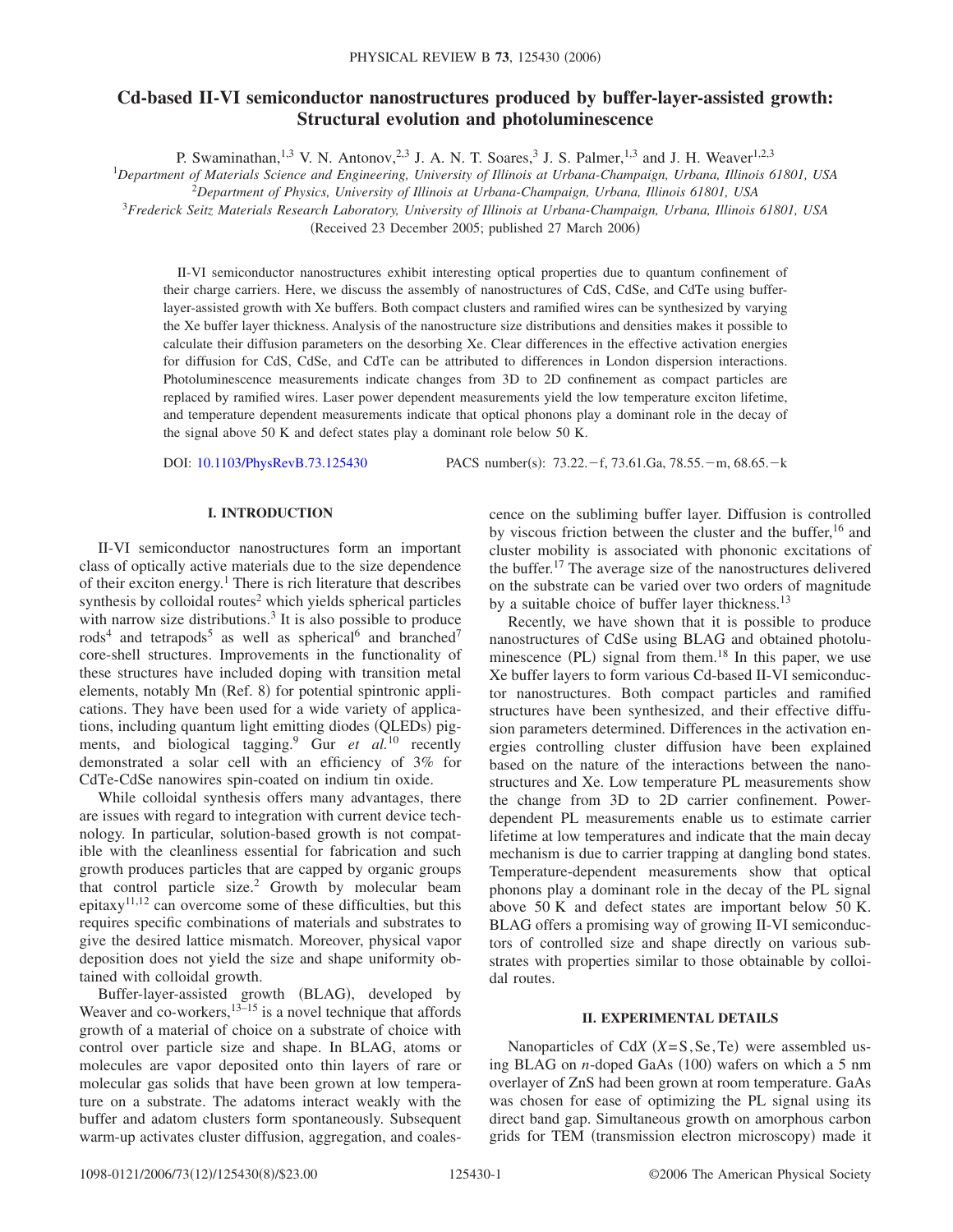

FIG. 1. TEM images of clusters formed by depositing 2 Å CdTe on Xe of 4 – 20 ML. For thin buffers, the structures are compact. Ramified islands are produced with thicker buffers. They show increasing branch lengths and widths of  $\sim$ 2 nm. The scale bar is 80 nm in each image.

possible to measure particle size distributions and densities. The clusters were grown in a vacuum chamber with a base pressure of  $\sim$ 1 $\times$ 10<sup>-10</sup> Torr. The substrates were cooled to  $\sim$ 20 K using a closed cycle helium refrigerator, and the buffers were grown by condensation with a Xe partial pressure of  $1 \times 10^{-6}$  Torr. The II-VI materials were deposited on the buffer by simple physical vapor deposition. The amount deposited was 1 Å and 2 Å as measured with a quartz crystal oscillator, and the thickness of the buffer was varied from 2 to 20 ML (monolayer). PL measurements were carried out for CdSe and CdTe particles that were capped with a 20 nm layer of ZnS. The ZnS encapsulant confined the photoexcited carriers and passivated surface dangling bonds.

The samples were imaged using a Philips CM 12 TEM. Thousands of clusters from each sample were analyzed to obtain reliable statistics on particle size distributions and densities. High resolution transmission electron microscopy (HRTEM) was performed with a JEOL 2010  $\text{LaB}_6$  to determine the crystal structure and grain size of the particles. The PL measurements used the 458 nm blue line of an Ar ion laser. The detector limited the upper energy to 2.64 eV. The large band gap of bulk CdS (2.48 eV at room temperature) precluded PL studies with this laser. Nominal temperatures of 1.7 K were obtained by pumping on the liquid helium, but laser irradiation raised the sample temperature to 3.9 K. The nominal laser power density was 50 W cm<sup>-2</sup>. Temperatureand power-dependent PL measurements were also done  $(3.9-200 \text{ K}, 5-50 \text{ W cm}^{-2}).$ 

#### **III. RESULTS AND DISCUSSION**

### **A. Particle growth and morphology**

Figure 1 shows the structures formed when 2 Å of CdTe was deposited onto Xe buffers of 4-20 ML in thickness. Analogous images were obtained for CdS and CdSe, with differences described below. The density for the 4 ML Xe buffer corresponds to the initial nucleation density. It reflects the diffusivity of individual molecules on  $Xe(111)$  as well as the deposition rate and amount of material deposited.16 A typical as-nucleated cluster contains  $\sim$  250 CdTe molecules, and the mean inter-cluster separation is  $\sim$  10 nm. The initial densities for Cd*X* were  $9-11 \times 10^{11}$  cm<sup>-2</sup>, which are the same, to within experimental error, as those for Ag, Au, and other metal clusters formed on Xe buffers.<sup>16</sup>

The 4 ML results in Fig. 1 show that mostly compact clusters are formed. The presence of some elongated clusters indicates that surface diffusion of Cd*X* on Cd*X* particles is slow compared to metal atoms on metal particles where branching is evident only for much larger structures. Figure 1 also shows a steady reduction in density and the formation of more ramified features as the buffer thickness is increased and cluster diffusion and aggregation increase. The final morphology is dictated by competition between the rates of particle aggregation (caused by diffusion on the buffer) and coalescence (caused by self-diffusion on the aggregate). The relatively slow self-diffusion of Cd*X* is manifested by extensive elongation and branching with small branch widths of  $\sim$ 2–3 nm. These branch widths correspond to the critical size at which compact entities cross over to ramified features. For comparison, we note that images like that of Fig. 1 for 20 ML for similar depositions of Au show compact clusters with a small percentage of elongated islands. When ramified features are eventually formed for Au, they have branch widths of  $\sim$ 10 nm.

The low temperature free energy of formation, obtained by local density calculations, for the zinc blende structure of CdSe is lower that that of the wurtzite structure by 1.4 meV/atom.19 Figure 2 reproduces HRTEM images of Cd*X* particles to demonstrate that all three compounds crystallize in the cubic zinc blende structure. In contrast, colloidal synthesis of all three compounds tends to produce wurtzite particles, $<sup>2</sup>$  and special steps are required to obtain the zinc</sup> blende structure. $8,5$  By using BLAG, we can then reach a state that is difficult to reach with other growth techniques. Images obtained along the branches show them to be polycrystalline with a characteristic crystallite size of  $\sim$ 4 nm. Figure 2(d) shows a crystallite formed in a ramified island of CdS. It has (111) orientation relative to the beam, and its boundaries with adjacent crystallites of the island can be seen clearly.

We suspect that the extended branches formed at low temperature during cluster aggregation are amorphous rather than crystalline. This is based on considerations of diffusion on crystalline substrates where the motion of objects larger than trimers or tetramers is negligible unless there is significant lattice mismatch.<sup>20</sup> While the condition of a highly incommensurate interface is satisfied for Au and other metals on Xe, the lattice mismatch for CdSe and Xe is only 2.5%  $(6.05 \text{ Å}$  for CdSe vs  $6.20 \text{ Å}$  for Xe). If the Cd*X* clusters are amorphous, however, extensive diffusion on the buffer is possible. Thus we conclude that crystallization occurs as the Cd*X* clusters warm to room temperature after their delivery to the substrate at  $\sim$  75 K. We note that BLAG of Ge and Si produces compact and ramified structures that are amorphous at room temperature, reflecting the stiffness of the purely covalent bonds and the larger barrier for structural change.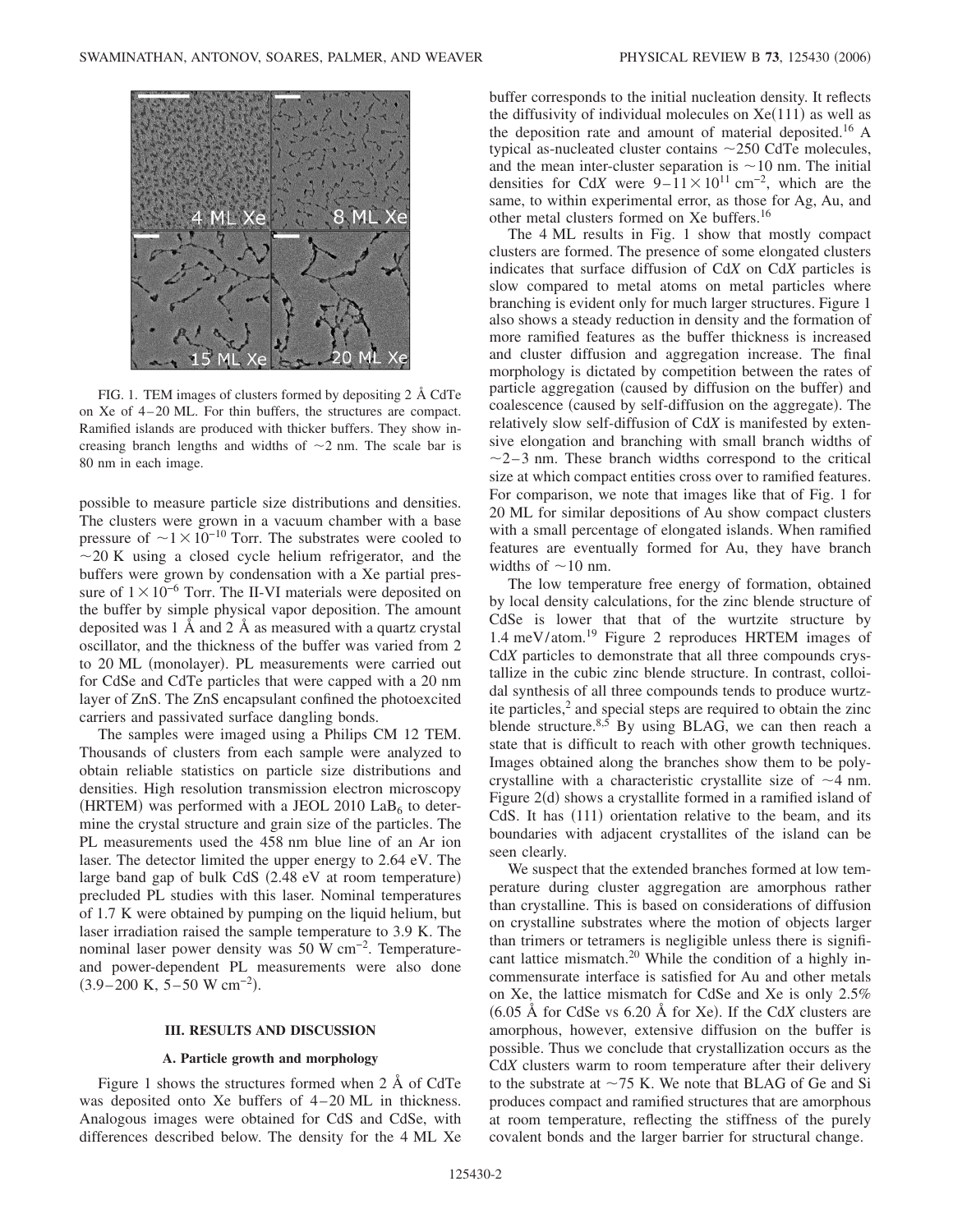Cd-BASED II-VI SEMICONDUCTOR NANOSTRUCTURES...



FIG. 2. HRTEM images showing single crystals of (a) CdS, (b) CdSe, and (c) CdTe that exhibit the zinc blende structure. The polycrystalline nature of the aggregated particle in (d) is evident from the presence of planes with different orientations in the same particle. The CdS crystallite enclosed in (d) measures 7 nm in length and 5 nm across the center, and shows a (111) orientation. It was obtained by growing 1 Å CdS on 10 ML Xe. All scale bars are 1 nm in length.

#### **B. Particles diffusivities, activation energies, and their origin**

Particle diffusivities in BLAG can be represented by the product of a temperature-independent part, which is inversely proportional to particle/buffer contact area, and an exponentially-dependent temperature part, which is characterized by a size-independent effective activation energy.<sup>16,17</sup> It is important to note that this effective activation energy does not reflect a single potential barrier, as in the case of atomic diffusion, but is a statistical average of the simultaneous interaction of the multiple atoms/molecules at the incommensurate interface between the particle and the buffer.<sup>16</sup>

The Arrhenius parameters for diffusion can be quantified by measuring the particle density as a function of buffer thickness.16 Figure 3 summarizes the results for Cd*X* where a single particle is counted as unity regardless of whether it is compact or ramified. Diffusion occurs on the buffer during desorption, a process that depends on the buffer thickness, the warm up rate  $(0.03 \text{ K s}^{-1})$ , and the activation energy for buffer species desorption (0.17 eV for Xe). Both Xe desorption and particle diffusion depend exponentially on temperature, which results in a power law relationship between the density and buffer thickness that reflects this competition.<sup>16</sup> Figure 3 reveals that relationship with exponents that vary from −2.44 for CdS to −4.62 for CdSe. Using these exponents, and solving for the time required for a buffer of given thickness to desorb, we can extract the values for the effective activation energy and the prefactor for particle diffusion



FIG. 3. Particle density vs buffer thickness for 2 Å each of CdS  $(\blacksquare)$ , CdSe  $(\bullet)$ , and CdTe  $(\blacktriangle)$  deposited on the buffer. The lines are best fits to the data. As discussed in the text, the effective activation energies for cluster diffusion on the desorbing Xe buffer can be obtained with the help of these fits.

from the density data, following the procedure developed for BLAG of metal particles in Ref. 17. In particular, the effective activation energy  $\varepsilon_d$  is determined from the density exponent using

$$
\frac{\langle n(\theta_1) \rangle}{\langle n(\theta_2) \rangle} = \left\{ \frac{\int_0^{t(\theta_1)} \exp[-\varepsilon_d/(k\beta t')]dt'}{\int_0^{t(\theta_2)} \exp[-\varepsilon_d/(k\beta t')]dt'} \right\}^{-z}, \quad (1)
$$

where *k* is the Boltzmann constant,  $n(\theta)$  is particle density after desorption of  $\theta$  monolayers,  $t(\theta)$  is the time for this desorption at the warm-up rate  $\beta$ , and  $z=z(\rho)$  is the coverage-dependent rate of island density decay, determined from the simulation in Ref. 17. The values of *z* are −0.65, −0.67, and −0.75 for CdS, CdSe, and CdTe, respectively. The total diffusivities are found by assigning real space and time values to the variables in the simulation, and from these the temperature-independent prefactors are extracted. The values of diffusivity for Cd*X*particles of 100 nm2 projected area are listed in Table I. It is important to stress that these prefactors do not reflect single atom attempt frequencies, but result from the entropy of multiphonon excitations which

TABLE I. Effective activation energies and prefactors for ramified islands of Cd*X* on the Xe buffer layer as discussed in the text. The prefactors are calculated for an island with a projected area of 100 nm2.

|      | Activation energy<br>(eV) | Prefactor<br>$\rm (cm^2\,s^{-1})$ |  |
|------|---------------------------|-----------------------------------|--|
| CdS  | $0.67 \pm 0.02$           | $3.68 \times 10^{32}$             |  |
| CdSe | $1.09 \pm 0.16$           | $3.8 \times 10^{59}$              |  |
| CdTe | $1.03 \pm 0.04$           | $2.65 \times 10^{56}$             |  |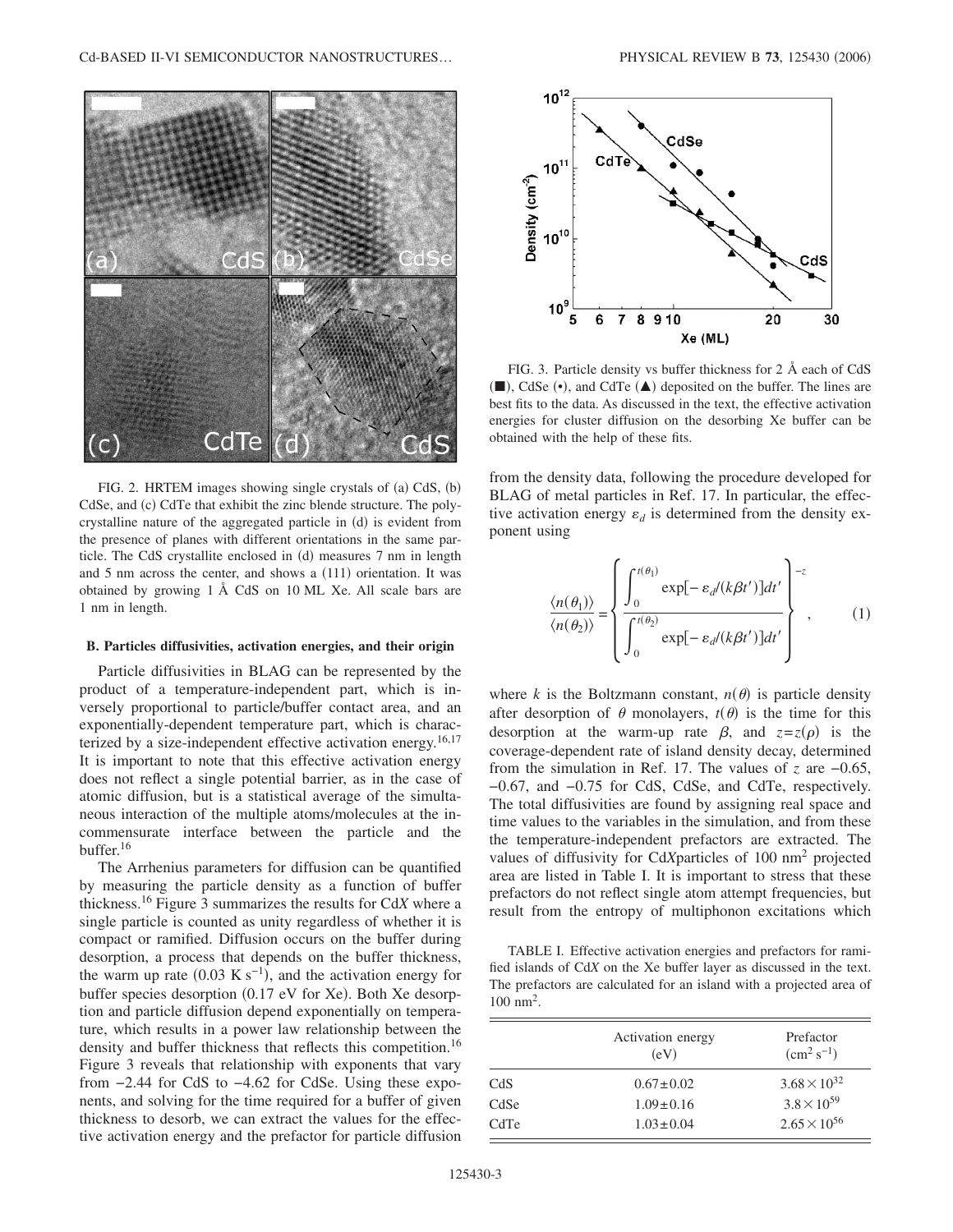TABLE II. Van der Waals interaction parameters between Cd*X* and Xe. *U*dip represents the permanent dipole moment contribution to the total binding energy. The dipole moment,  $p$ , is given by  $\pm Zf^{0.5}$ . It is given in terms of electron charge and angstroms. Here,  $f$  is the Phillips ionicity (Ref. 27) and  $Z$  is the bond valence  $(value=2).$ 

| CdX  | Bond length<br>A) | Phillips ionicity | Dipole moment<br>$p(e \AA)$ | Polarizability<br>(per atom) $\AA^3$ | $U_{\rm dip}$<br>(eV) |
|------|-------------------|-------------------|-----------------------------|--------------------------------------|-----------------------|
| CdS  | 2.53              | 0.685             | 1.65                        | 3.5                                  | $-0.25$               |
| CdSe | 2.63              | 0.699             | 1.67                        | 4.4                                  | $-0.26$               |
| CdTe | 2.81              | 0.675             | 1.69                        | 4.7                                  | $-0.24$               |

contribute very significantly to the temperature-independent part of the particle diffusivity.<sup>17</sup>

In previous studies of metal nanoparticles, we showed that a plot of the effective activation energy vs the prefactor produces a straight line, the slope of which reflects the reciprocal of the energy of the elementary particles involved in activation—the phonons of Xe. Thus, a higher activation energy means that more buffer phonons are required to supply the corresponding energy. This leads to an increase in the number of ways of assembling those buffer phonons, which introduces entropy that is reflected in the prefactor. Such a behavior, where the prefactor scales exponentially with the activation energy of the process, is called the compensation rule or Meyer-Neldel rule.<sup>21,22</sup> We can test whether diffusion for Cd*X* on Xe follows this behavior by plotting the energies of Table I vs log of the prefactors. Doing so does, in fact, produce an exponential dependence of the prefactor on the energy, and the reciprocal of the slope is  $6.7 \pm 0.1$  meV, in agreement with the value obtained for metal cluster diffusion on Xe.<sup>17</sup> As for metals, we conclude that diffusion of Cd*X* semiconductor particles is related to the Debye energy of solid xenon. A similar analysis for buffers of Kr, Ar, and  $CO<sub>2</sub>$ yields values that are related to the elementary excitations of the respective buffers. $23$ 

The effective activation energies of Table I for Cd*X* cluster diffusion on Xe are significantly higher than those for metals on Xe.17 In addition, the activation energy for CdS  $(0.67 \text{ eV})$  is smaller than CdSe  $(1.09 \text{ eV})$  and CdTe (1.03 eV). These differences reflect the van der Waals interactions between the II-VI semiconductors and the Xe buffer. In particular, the interactions between Cd*X* and Xe arise from two contributions—the permanent dipole of Cd*X* interacting with the induced dipole of Xe and the fluctuating dipole (London dispersion) interaction. Metals do not have a permanent dipole interaction with Xe.

The permanent dipole interaction between Cd*X* and Xe can be estimated from  $24$ 

$$
U_{\rm dip} = -\frac{1}{2}\alpha_{\rm Xe}p_{\rm CdX}^2 \left[ \frac{1+3\cos^2\phi}{(4\pi\epsilon_o)^2 r^6} \right],
$$
 (2)

where  $\alpha_{\text{Xe}}$  is the polarizability of a Xe atom  $(4\pi\varepsilon_o)$  $\times$  4.044 Å<sup>3</sup>),<sup>25</sup>  $\phi$  is the angle between the Xe atom and the Cd*X* molecular axis, *r* is the distance between the center of the Cd*X* molecule and Xe, and  $p_{\text{CdX}}$  is the dipole moment of the molecule. The dipole moments are given by  $\pm Zf^{0.5}$ , <sup>26</sup> where *Z* is the valence  $(2e)$  and *f* is the Phillips ionicity.<sup>27</sup>

These values are included in Table II. Averaging over all possible values of  $\phi$  (the range of 0°–180° corresponds to the extremes where the Xe atom is in line with the Cd*X* molecule and touching either  $Cd$  or  $X$ ) and the corresponding values for *r* yields the permanent dipole contribution to the binding energy,  $U_{\text{dip}}$ , given in Table II.

The other contribution to the binding energy (and hence the effective activation energy) arises from the London dispersion interaction which depends on the polarizability of the molecule. Values of polarizabilities are given in Table II. For CdSe, the polarizability of 4.4  $\AA$ <sup>3</sup> per atom<sup>28</sup> is comparable to that of metals, while the value for CdTe  $[4.7 \text{ Å}^3$  per atom (Ref. 29)] is slightly higher due to its reduced ionicity. For CdSe and CdTe the dispersion interactions then make similar contributions to the total binding energy and the activation energies are effectively double of those found for metals. Since the polarizability of CdS is lower  $[3.5 \text{ Å}^3$  per atom (Ref. 30)], we believe that the dispersion interaction contribution is lower and, thus while the activation energy for CdS is still higher than for metals, it is lower than the values for other Cd*X* systems.

#### **C. Low temperature PL and structural origins**

PL measurements show how the "band gap" depends on the particle size and how exciton confinement depends on particle shape. Our measurements were carried out at 3.9 K to minimize losses through nonradiative recombination routes. The particles were encapsulated in a ZnS matrix to reduce surface dangling bonds and provide quantum confinement of carriers. Figure 4 shows PL spectra for CdSe and CdTe nanostructures for representative buffer thicknesses, with Fig. 1 giving the corresponding structural information for CdTe clusters. An equivalent evolution was found for the nanostructures of CdSe. The PL spectra track the shape evolution, with differences in coverage and densities. Figure  $4(a)$ shows the PL peak at 2.60 eV for CdSe particles grown by depositing 2 Å on 2 ML Xe, and TEM image analysis shows that the particles are compact with a maximum in the size distribution at  $\sim$ 3 nm. Recent tight binding calculations<sup>31</sup> derived a value of 2.63 eV for the exciton energy for such particles, slightly higher than the observed peak position. Since our particles are capped with ZnS, which provides a finite potential well, quantum confinement effects should be lower due to leakage of wave functions to the ZnS layer. For CdSe particles capped with ZnS, the lowering of peak energy due to the finite potential well is around  $0.03-0.06$  eV.<sup>32</sup>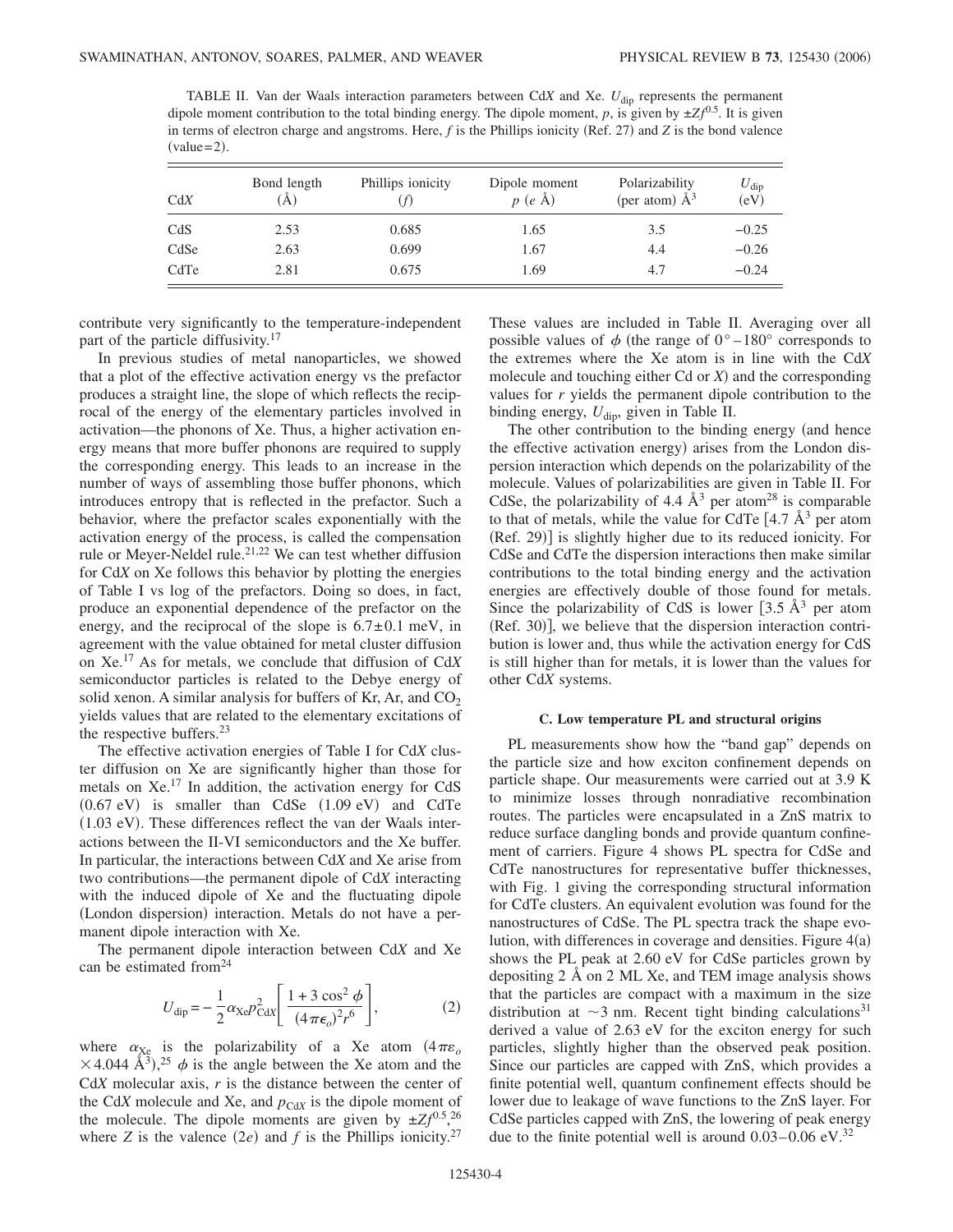

FIG. 4. Low temperature PL spectra for samples of CdSe and CdTe as a function of buffer thickness after background subtraction. The excitation power was 100 mW and the excitation wavelength was 458 nm (2.71 eV). The spectra were recorded at 3.9 K, and the amount of CdSe or CdTe deposited was 2 Å in each case. The high energy cutoff was dictated by the detector. Comparing (a) and (c) for CdSe shows the transition from 3D to 2D quantum confinement since the particles in (a) were compact and those in (c) were highly ramified. The redshift from (b) to (d) reflects the loss of compact particles from the mixed state of particles and rods in (b). The bulk band gaps of CdSe and CdTe are 1.73 and 1.48 eV at room temperature.

Figure 4(b) shows the PL spectrum from a sample obtained by deposition of 2 Å CdTe on 6 ML Xe. In this case, there is a mixture of compact and elongated particles with a continuous size distribution. PL peak seen at 2.55 eV reflects this mixture of rods and dots. A further increase in buffer thickness produces ramified islands where confinement is different along the length and width of the branches. For lengths greater than several times the exciton Bohr radius, confinement is dictated solely by the widths of the branches.<sup>33</sup> In this case, the spectrum of Fig. 4(d) for 2  $\AA$ CdTe grown on 10 ML Xe shows two-dimensional confinement in the ramified islands. These islands have widths of  $\sim$ 2 nm and lengths varying over a few tens of nm. The PL spectrum is redshifted with respect to the spectrum from 6 ML Xe, and the peak value of 2.50 eV agrees well with values obtained for CdTe wires by Zhiyong *et al.*<sup>34</sup> (after extrapolating to wires of 2 nm diameter and 4 K). Growth on even thicker buffers produces ramified islands with lengths running into hundreds of nm. For example, the PL spectrum of Fig.  $4(c)$  is from 2 Å CdSe grown on 18 ML Xe where the length is a few hundreds of nm but the width is  $\sim$ 3 nm. The PL peak around 2.4 eV is in good agreement with data obtained on colloid grown wires of similar diameter.<sup>35</sup>

## **D. Power dependence of PL and exciton lifetimes**

Figure 5 shows how the integrated intensity of the PL signal changes with excitation power, and the intensity change can be used to determine the exciton lifetime. The



FIG. 5. Integrated PL intensity vs laser power for compact CdTe nanoparticles. The parameter  $\beta$  obtained from the fit can be used to calculate the exciton lifetime at low temperature. The sample was produced by depositing 1 Å CdTe on a 10 ML Xe buffer layer. TEM analysis indicates compact particles with a peak in the size distribution at 3 nm. The inset shows the PL spectrum at 100 mW, with the cut off at 2.64 eV being due to the detector.

line represents a fit to an exponential function where the exponential dependence arises from the presence of nanocrystals with multiple excitons. The total number of excitons (N) created in a nanocrystal is proportional to the incident laser power *P*, 36

$$
N = \beta P = \tau_{\text{ex}} \sigma \Gamma = \tau_{\text{ex}} (\mu V) \left( \frac{P}{A h \nu} \right),\tag{3}
$$

where  $\beta$  is the proportionality factor,  $\Gamma$  is the photon flux,  $\sigma$ is the absorption cross section given by  $\mu V$ ,  $\mu$  is the absorption coefficient, *V* is the volume of the nanoparticle, *A* is the laser beam cross section,  $h\nu$  is the excitation energy, and  $\tau_{ex}$ is the exciton lifetime. If we have *n* nanocrystals, the distribution of the *N* excitons among them can be estimated from the Poisson distribution<sup>37</sup> arising from the random distribution of excitons among the nanocrystals. At low excitation intensities, the number of nanocrystals with just one exciton is  $n_o = n[1 - \exp(-\beta P)]^{37}$  Thus, the intensity of the signal proportional to the number of nanocrystals with a single exciton) is exponentially dependent on the laser power *P* with  $\beta = 0.015 \pm 0.002$  mW<sup>-1</sup> obtained from the fit in Fig. 5. With  $h\nu = 2.712 \text{ eV}$ ,  $\mu = 3.52 \times 10^4 \text{ cm}^{-1}$  for that energy<sup>38</sup> and considering particles of diameter 3 nm (peak in the size distribution), we obtain  $\tau_{ex} = 25 \pm 4$  ns for CdTe nanoparticles. We expect a similar value lifetime of CdSe particles as well. In comparison, colloidal CdSe quantum dots exhibit a radiative lifetime of the order of a few hundred ns at  $4 K^{39}$ The low value observed here indicates the presence of defect states that act as nonradiative decay channels for the excitons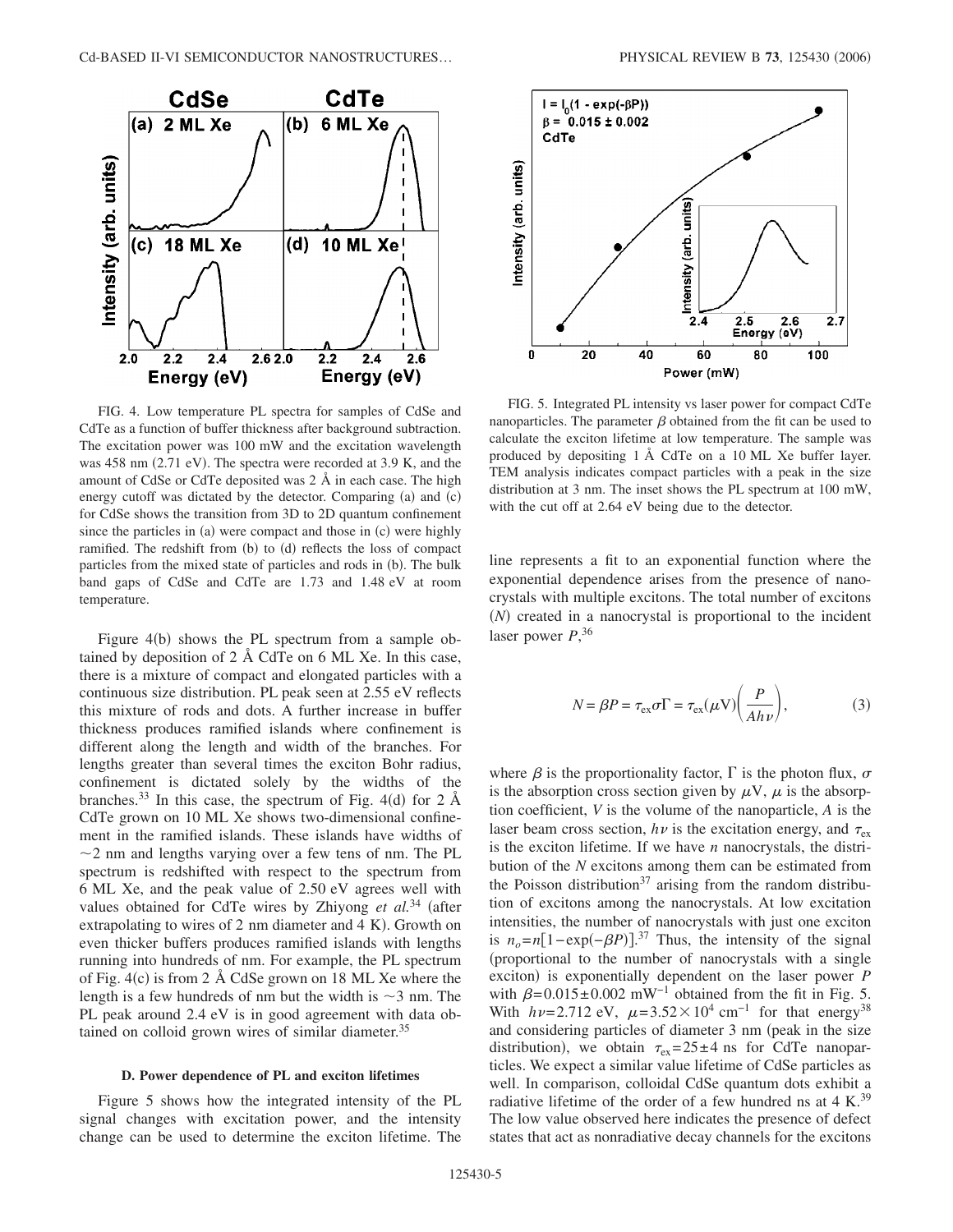

FIG. 6. Temperature dependence of the peak intensity shown as a semilog plot of the integrated intensity vs the inverse temperature. The inset shows the full width at half maximum (FWHM) of the peak. These results can be used to extract the LO phonon-electron coupling coefficient and energy and also rates of phonon- and defect-assisted decay. The sample is 1 Å CdSe on 6 ML Xe (compact particles with  $\sim$  4 nm diameter).

and arise from the incomplete passivation by room temperature overgrowth of ZnS.

## **E. Temperature dependence of PL and electron-phonon interactions**

Temperature dependent PL measurements provide information related to electron-phonon interactions. These measurements were carried out with 1 Å CdSe grown on 6 ML Xe which resulted in compact particles with a maximum in the size distribution at  $\sim$ 3 nm. Figure 6 shows that the intensity remains almost a constant up to  $\sim$  20 K, with an exponential decrease at high temperature. The inset of the figure shows the increase in peak width with temperature, which can be used to obtain the exciton-phonon coupling relation in the CdSe dots. This is done by fitting the full width at half maximum (FWHM) dependence with a linear *plus* reciprocal exponential function of temperature<sup>40</sup>

$$
\text{FWHM} = W_{\text{Inh}} + \alpha T + W_{\text{LO}} \left[ \exp\left(\frac{E_{\text{LO}}}{kT}\right) - 1 \right]^{-1}, \quad (4)
$$

where  $W_{\text{Inh}}$  represents inhomogeneous broadening determined by the size distribution,  $\alpha$  represents the excitonacoustic phonon coupling,  $E_{\text{LO}}$  represents the exciton-optical phonon coupling energy, and  $W_{\text{LO}}$  is its prefactor. The value of  $\alpha = 60 \pm 5$   $\mu$ eV/K obtained from the fit is close to the theoretical value of 50  $\mu$ eV/K obtained for 3 nm diameter particles of  $CdSe<sub>1</sub><sup>41</sup>$  and it is much higher than for bulk  $CdSe$ (8  $\mu$ eV/K). The higher value of the acoustic phonon coupling for nanoparticles compared to the bulk value has been explained in terms of the increased deformation potential and polarization coupling.42 The exciton-optical phonon coupling energy is given by the exponential portion of the fit, and its value is  $E_{LO} = 18 \pm 2$  meV. A value lower than the bulk optical phonon energy is expected for nanocrystals, and our value agrees well with those calculated for particles of 3 nm diameter.<sup>43</sup>

The integrated intensity of the PL peak as a function of temperature can be used to obtain the main exciton decay mechanism. Signal decay can occur due to trapping of excitons in defect states and also due to coupling with phonons of the nanocrystals. The relative importance of the two processes can be obtained by fitting the intensity of the PL signal to two decay modes<sup>43</sup>

$$
I(T) = I_O \left[ 1 + R_a \exp\left(-\frac{E_a}{kT}\right) + R_{\text{ph}} \left\{ \exp\left(\frac{E_{\text{LO}}}{kT}\right) - 1 \right\}^{-n} \right]^{-1}, \tag{5}
$$

where the first exponential term represents the rate for carrier trapping at defects (with prefactor  $R_a$  and activation energy  $E_a$ ) and the second represents the decay rate due to phonons, with prefactor  $R_{ph}$ .  $E_{LO}$  was obtained from the FWHM fit, and the value of  $n$  indicates the number of optical phonons that are involved in the transition. A fit to Eq.  $(5)$  yields  $R_a$  $=5\pm3$ ,  $E_a = 8.7\pm1.5$  meV,  $R_{ph} = 460\pm137$ , and  $n=1.4\pm0.1$ . At low temperature, the main decay mechanism is defect trapping, with phonon assisted decay playing a major role above 50 K. The low value for the activation energy for defect trapping (8.7 meV) indicates that trapping at surface states is the main decay channel at low temperatures and is consistent with the low exciton lifetimes found in powerdependent measurements at liquid helium temperatures. Future experiments will focus on effects of annealing and high temperature growth of the ZnS-Cd*X* interface on the PL signal.

#### **IV. SUMMARY**

We have shown that nanostructures of II-VI compound semiconductors can be grown on a substrate of choice by BLAG with considerable control over the particle size and shape. Regarding the interactions during BLAG growth, significantly higher effective activation energies for diffusion are deduced, compared to metal particle aggregation, and this is attributed to a greater binding energy between the particles and the xenon substrate. It arises from a permanentdipole-induced interaction that adds on to the London dispersion interaction. The effective activation energy for CdS is lower than CdSe and CdTe because of its lower polarizability and the lower dispersion forces. An understanding of II-VI semiconductor growth by BLAG can be used to generalize growth of other compounds. For example, growth of ionic materials on Xe would depend mainly on their dipole moment. Similarly, growth on other molecular buffers, like amorphous solid water or crystalline ice, would need to take into account the permanent dipole moment of water and its interaction with the growing clusters. These factors would be important in predicting nanostructure morphology for various cluster/buffer systems in the design of novel nanostructures.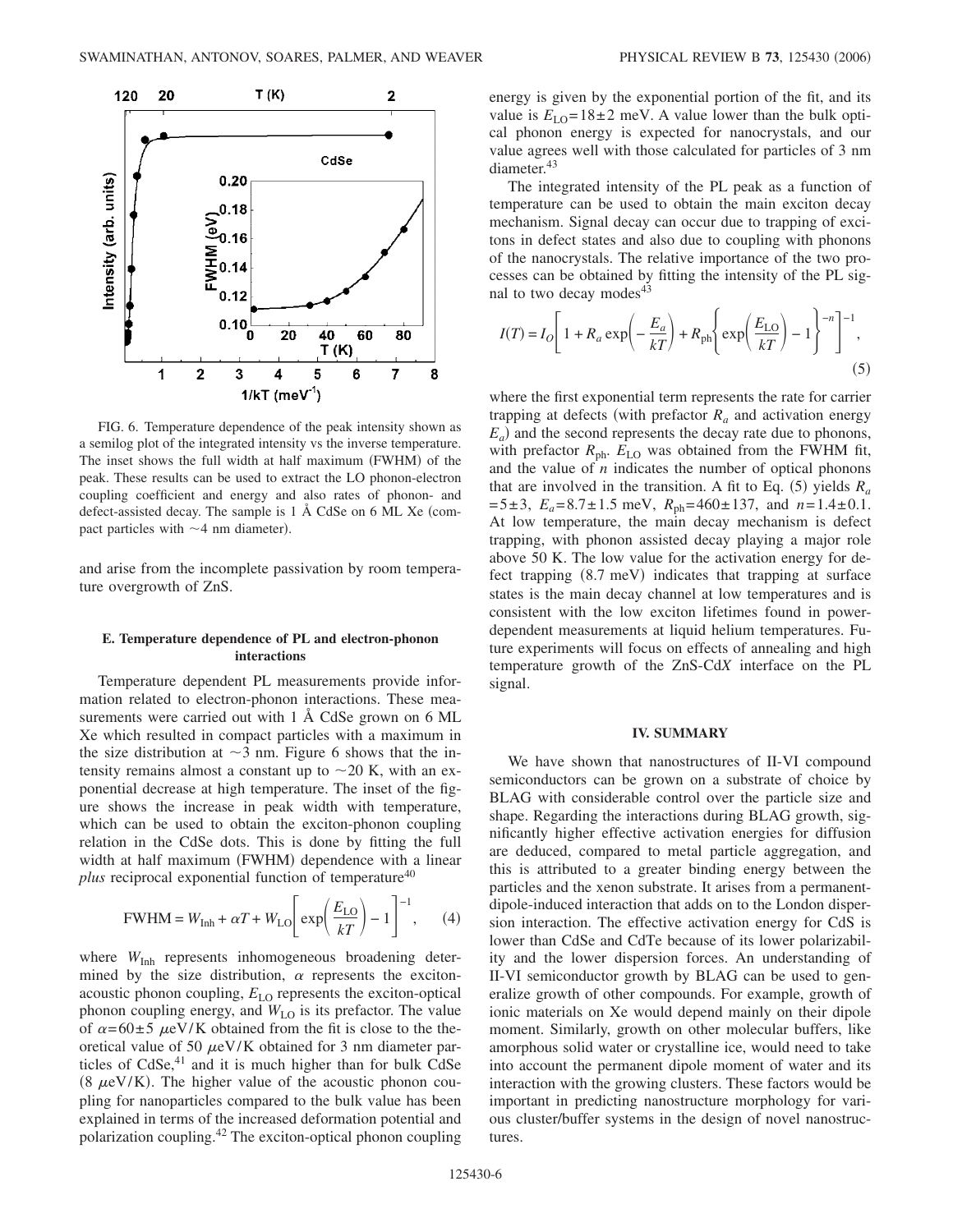Strong PL signals were obtained from the particles at low temperature. PL measurements track the particle morphologies from compact dots to mixtures of dots and particles and rods and then ramified islands of a few hundred nanometers in length. Temperature- and power-dependent measurements shed light on the quality of the interface between the particles and their encapsulating ZnS matrix. Temperaturedependent measurements indicate that the main decay mechanism involves optical phonons above 50 K. Defect states play an important role in signal decay at low temperatures only (below 50 K). Power dependent measurements indicate that the carrier lifetimes are lower than those in colloidal particles because of the low activation energy for trapping at defects. These defects are associated with dangling bonds on the surface due to incomplete passivation. Improvements in signal can be obtained by annealing the samples or growing the capping and base layers at higher temperatures. Quantum dots grown by BLAG should be suitable for integration with existing device technology because dots can be deposited under ultra high vacuum conditions on any substrate, and they offer promise for design of new and improved devices.

## **ACKNOWLEDGMENTS**

This work was supported by the U.S. Department of Energy Division of Materials Sciences under Grant No. DEFG02-01ER45944. The TEM imaging was done in the Center for Microanalysis of Materials, and the photoluminescence measurements were done in the Laser and Spectroscopy Facility of the Frederick Seitz Materials Research Laboratory, which is partially supported by the U.S. Department of Energy under Grant No. DEFG02-91ER45439. We thank A. S. Bhatti and S. G. Bishop for stimulating discussions.

- <sup>1</sup> A. P. Alivisatos, Science 271, 933 (1996).
- <sup>2</sup>C. B. Murray, C. R. Kagan, and M. G. Bawendi, Annu. Rev. Mater. Sci. 30, 545 (2000).
- 3Xiaogang Peng, J. Wickham, and A. P. Alivisatos, J. Am. Chem. Soc. 120, 5343 (1998).
- 4Xiogang Peng, Liberato Manna, Weidong Yang, Juanita Wickham, Erik Scher, Andreas Kadavanich, and A. P. Alivisatos, Nature (London) 404, 59 (2000).
- 5Liberato Manna, Delia J. Milliron, Andreas Meisel, Erik C. Scher, and A. P. Alivisatos, Nat. Mater. 2, 382 (2003).
- 6Xiaogang Peng, Michael C. Schlamp, Andreas V. Kadavanich, and A. P. Alivisatos, J. Am. Chem. Soc. 119, 7019 (1997).
- 7Delia J. Milliron, Steven M. Hughes, Yi Cui, Liberato Manna, Jingbo Li, Lin-Wang Wang, and A. P. Alivisatos, Nature (London) 430, 190 (2004).
- 8Steven C. Erwin, Lijun Zu, Michael I. Haftel, Alexander L. Efros, Thomas A. Kennedy, and David J. Norris, Nature (London) 436, 91 (2005).
- 9X. Michalet, F. F. Pinaud, L. A. Bentolila, J. M. Tsay, S. Doose, J. J. Li, G. Sundaresan, A. M. Wu, S. S. Gambhir, and S. Weiss, Science 307, 538 (2005).
- <sup>10</sup> Ilan Gur, Neil A. Fromer, Michael L. Geier, and A. P. Alivisatos, Science 310, 462 (2005).
- <sup>11</sup>G. Karczewski, S. Mackowski, M. Kutrowski, T. Wojtowicz, and J. Kossut, Appl. Phys. Lett. **74**, 3011 (1999).
- 12S. Mackowski, G. Prechtl, W. Heiss, F. V. Kyrychenko, G. Karczewski, and J. Kossut, Phys. Rev. B 69, 205325 (2004).
- 13L. Huang, S. J. Chey, and J. H. Weaver, Phys. Rev. Lett. **80**, 4095  $(1998).$
- 14G. D. Waddill, I. M. Vitomirov, C. M. Aldao, and J. H. Weaver, Phys. Rev. Lett. **62**, 1568 (1989).
- <sup>15</sup> J. H. Weaver and G. D. Waddill, Science **251**, 1444 (1991).
- 16V. N. Antonov, J. S. Palmer, A. S. Bhatti, and J. H. Weaver, Phys. Rev. B 68, 205418 (2003).
- 17V. N. Antonov, J. S. Palmer, P. S. Waggoner, A. S. Bhatti, and J. H. Weaver, Phys. Rev. B 70, 045406 (2004).
- 18V. N. Antonov, P. Swaminathan, J. A. N. T. Soares, J. S. Palmer, and J. H. Weaver, Appl. Phys. Lett. 88, 121906 (2006).
- 19Chin-Yu Yeh, Z. W. Lu, S. Froyen, and Alex Zunger, Phys. Rev. B 46, 10086 (1992).
- 20P. Deltour, J. L. Barrat, and P. Jensen, Phys. Rev. Lett. **78**, 4597  $(1997).$
- $21$ W. Meyer and H. Neldel, Z. Tech. Phys. (Leipzig)  $12$ , 588  $(1937).$
- 22A. Yelon, B. Movaghar, and H. M. Branz, Phys. Rev. B **46**, 12244 (1992).
- 23P. S. Waggoner, J. S. Palmer, V. N. Antonov, and J. H. Weaver, Surf. Sci. 596, 12 (2005).
- 24Bo E. Sernelius, *Surface Modes in Physics* Wiley-VCH, Berlin, 2001).
- <sup>25</sup> J. K. Nagle, J. Am. Chem. Soc. **112**, 4741 (1990).
- <sup>26</sup> S. H. Wemple, Phys. Rev. B 7, 4007 (1973).
- <sup>27</sup> J. C. Phillips, Rev. Mod. Phys. **42**, 317 (1970).
- 28Eran Rabani, Balazs Hetenyi, B. J. Berne, and L. E. Brus, J. Chem. Phys. 110, 5355 (1999).
- 29V. Kumar, G. M. Prasad, and D. Chandra, J. Phys. Chem. Solids **58**, 463 (1997).
- 30M. Claudia Troparevsky and J. R. Chelikowsky, J. Chem. Phys. 114, 943 (2001).
- <sup>31</sup> Sameer Sapra and D. D. Sarma, Phys. Rev. B 69, 125304 (2004).
- 32B. O. Dabbousi, J. Rodriguez-Viejo, F. V. Mikulec, J. R. Heine, H. Mattoussi, R. Ober, K. F. Jensen, and M. G. Bawendi, J. Phys. Chem. B 101, 9463 (1997).
- 33S. V. Gaponenko, *Optical Properties of Semiconductor Nanocrys*tals (Cambridge University Press, Cambridge, 1998).
- <sup>34</sup>Zhiyong Tang, Nicholas A. Kotov, and Michael Giersig, Science **297**, 237 (2002).
- 35L.-s. Li, J. Hu, W. Yang, and A. P Alivisatos, Nano Lett. **1**, 349  $(2001).$
- 36V. Babentsov, J. Riegler, J. Schneider, M. Fiederle, and T. Nann, J. Phys. Chem. B 109, 15349 (2005).
- <sup>37</sup> J. Michel Caruge, Y. Chan, V. Sundar, H. J. Eisler, and M. G. Bawendi, Phys. Rev. B 70, 085316 (2004).